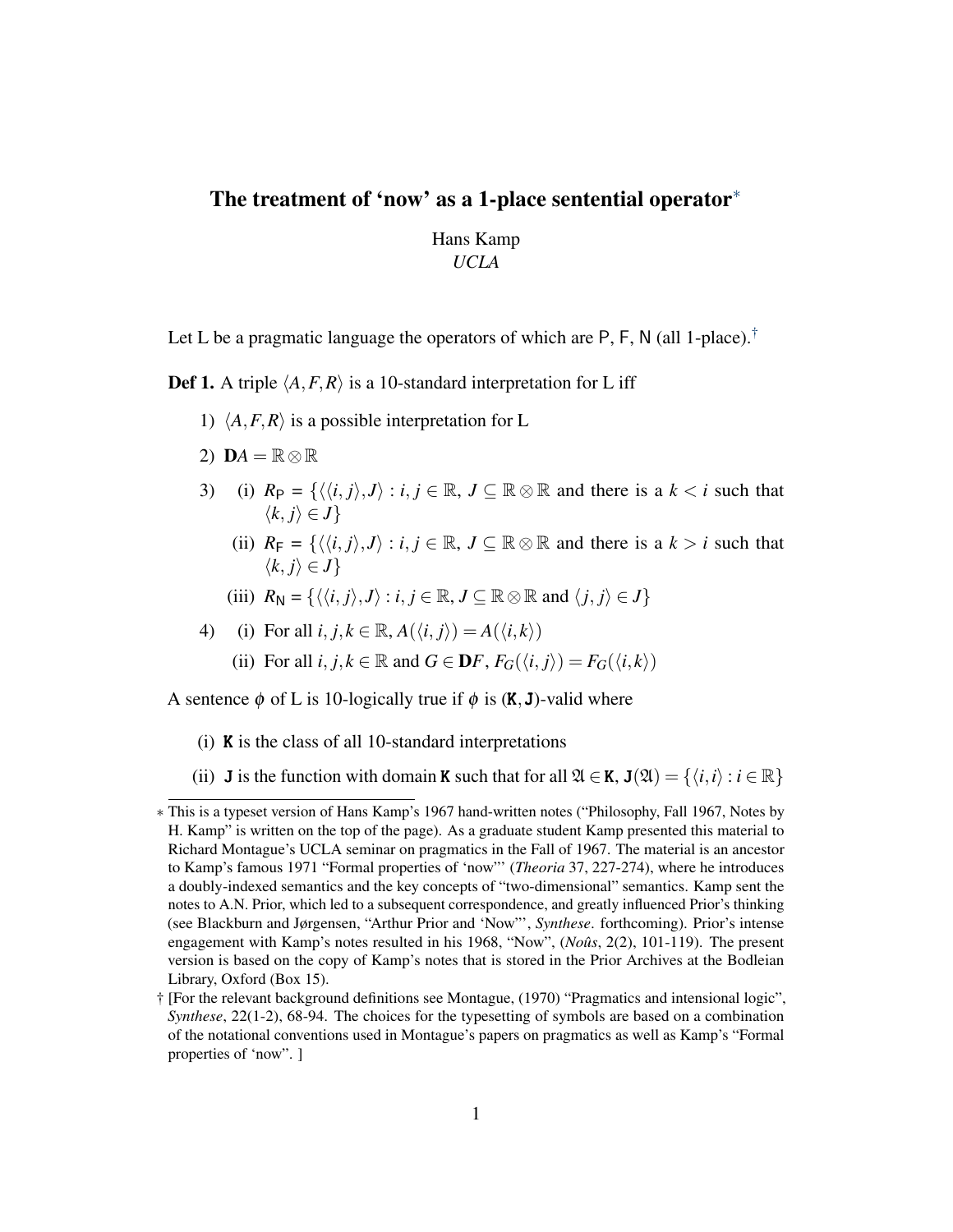*Remark:* If  $\phi$  is a sentence of L and  $\mathfrak A$  a 10-standard interpretation, then

- (a) P $\phi$  is true<sub> $\langle i, j \rangle$ ,  $\mathfrak{A}$  iff there is a  $k < i$  such that  $\phi$  is true $\langle k, j \rangle$ ,  $\mathfrak{A}$ </sub>
- (b)  $\Gamma \phi$  is true<sub> $\langle i, j \rangle \mathfrak{A}$  iff there is a  $k > i$  such that  $\phi$  is true $\langle k, j \rangle \mathfrak{A}$ </sub>
- (c)  $\mathsf{N}\phi$  is true<sub> $\langle i, j \rangle$ ,  $\mathfrak{A}$  iff  $\phi$  is true $\langle j, j \rangle$ ,  $\mathfrak{A}$ </sub>

*Comment:* The problem with 'now' is that it always refers to *the moment of utternace of the sentence in which it occurs* and that this moment stands in general in no direct relationship to the moment referred to by the tense operator in the immediate scope of which this particular occurrence of 'now' stands. Therefore we can not develop the semantics of 'now' together with e.g. the past and future tenses, by means of interpretations, which have simply the real numbers as their points of reference. Whatever we make  $R_N$  in such interpretations the result will be wrong. Indeed, since the schema

 $\phi \leftrightarrow N\phi$ 

should of course be logically valid, we should have  $\langle i, J \rangle \in R_N$  iff  $i \in J$ . But then the schema  $\phi \leftrightarrow \text{PN}\phi$  would also come out logically valid, whereas the scheme  $P\phi \leftrightarrow P N \phi$  would not; and these two facts conflict with the behaviour of 'now' and the past tense in English.

The reason for the inevitable failure of this approach is that, as soon as we take 'now' into account, what we need is not just a definition of the notion:

'φ is true at *i*'

but of the more complex notion:

'φ is true at *i when occurring in a sentence uttered at j*'

So our points of reference should be pairs  $\langle i, j \rangle$  of moments of time, rather than single moments of time. Of course our main interest is in the question whether a sentence is true at a given moment of utterance—i.e. whether it is true at the moment of utterance *of itself*, or, formally, whether it is true at a pair  $\langle i, i \rangle$ ; and a sentence should be called logically true if it is true at any moment of utterance in any interpretation. This may explain our definition of '10-logically true'.

It is the first members of our points of reference that 'represent' the moments of time—in roughly the same way as did the real numbers in the earlier development; of course the truth of an atomic formula at a given point of reference  $\langle i, j \rangle$  should be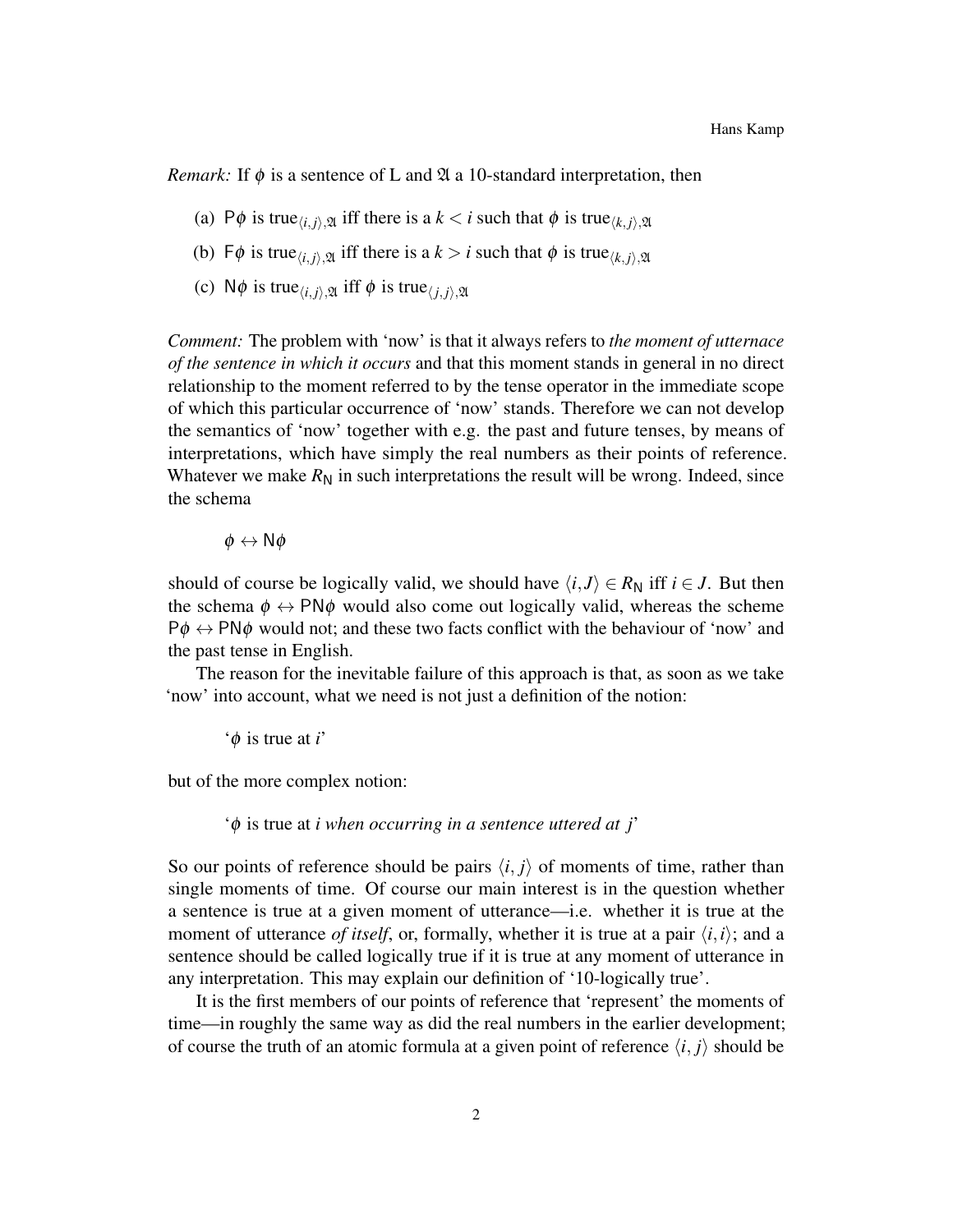The treatment of 'now' as a 1-place sentential operator

independent of the moment of utterance of the sentence of which it is a part; which explains condition 4) of our definition.

As an example may serve the sentence discussed earlier, viz.,

(2) c will remember (at some particular moment) everyone now alive.

The obvious symbolization of (2) in L is

(3)  $F(\forall x)(N(\text{al}(x)) \rightarrow \text{c rem } x)$ 

(under the assumption, of course, that L contains the predicate constants 'al' and 'rem').

To check the semantics developed above let us express the truth of (3) at an index  $\langle i, i \rangle$  in a 10-standard interpretation  $\mathfrak{A} = \langle A, F, R \rangle$  for L, in terms of satisfaction of its atomic subformulae:[‡](#page-2-0)

(3) is true $\chi_{i,i},\chi_{i}$  iff there is a  $k > i$  such that  $(\forall x)(N(\text{al}(x)) \rightarrow \text{c rem }x)$  is true $\chi_{i,i},\chi_{i}$ iff there is a  $k > i$  such that for all  $a \in \bigcup \mathbf{d}A$ , if *a* sat<sub> $(k,i)$ ,  $\mathfrak{A}$  N(al(*x*)), then *a* sat $(k,i)$ ,  $\mathfrak{A}$  c rem*x*</sub> iff there is a  $k > i$  such that for all  $a \in \bigcup \mathbf{d}A$ , if *a* sat $(t, i)$ ,  $\mathfrak{A}$  al(*x*), then *a* sat $(t, i)$ ,  $\mathfrak{A}$  c rem*x* 

So in any 10-standard interpretation (3) is true whenever a correct symbolization of (2) ought to be.

A similar treatment applies to the expressions 'today', 'tomorrow', 'yesterday'. Let  $\mathbb I$  be the set of integers. Let L' be a pragmatic language the operators of which are N, Y, T, V, L (all 1-place).

**Def 2.** A 10'-standard interpretation for L' is a triple  $\mathfrak{A} = \langle A, F, R \rangle$  such that

- 1)  $\mathfrak A$  is a possible interpretation for L'
- 2) **D***A* =  $\mathbb{I} \otimes \mathbb{I}$
- 3) (i)  $R_V = \{ \langle \langle i, j \rangle, J \rangle : i, j \in \mathbb{I}, J \subseteq \mathbb{I} \otimes \mathbb{I}, \langle i-1, j \rangle \in J \}$

<span id="page-2-0"></span> $\ddagger$  [The backwards-D notation, i.e " $\mathbf{d}A$ " is used for the image of the function *A*, in the same way that **D***A* is use for the domain of *A*. Thus, ∪ **d***A* = { $x$  :  $\forall_{i,j \in \mathbb{R}}$ ( $A(\langle i,j \rangle) = x$ )}, the set of all possible individuals.]